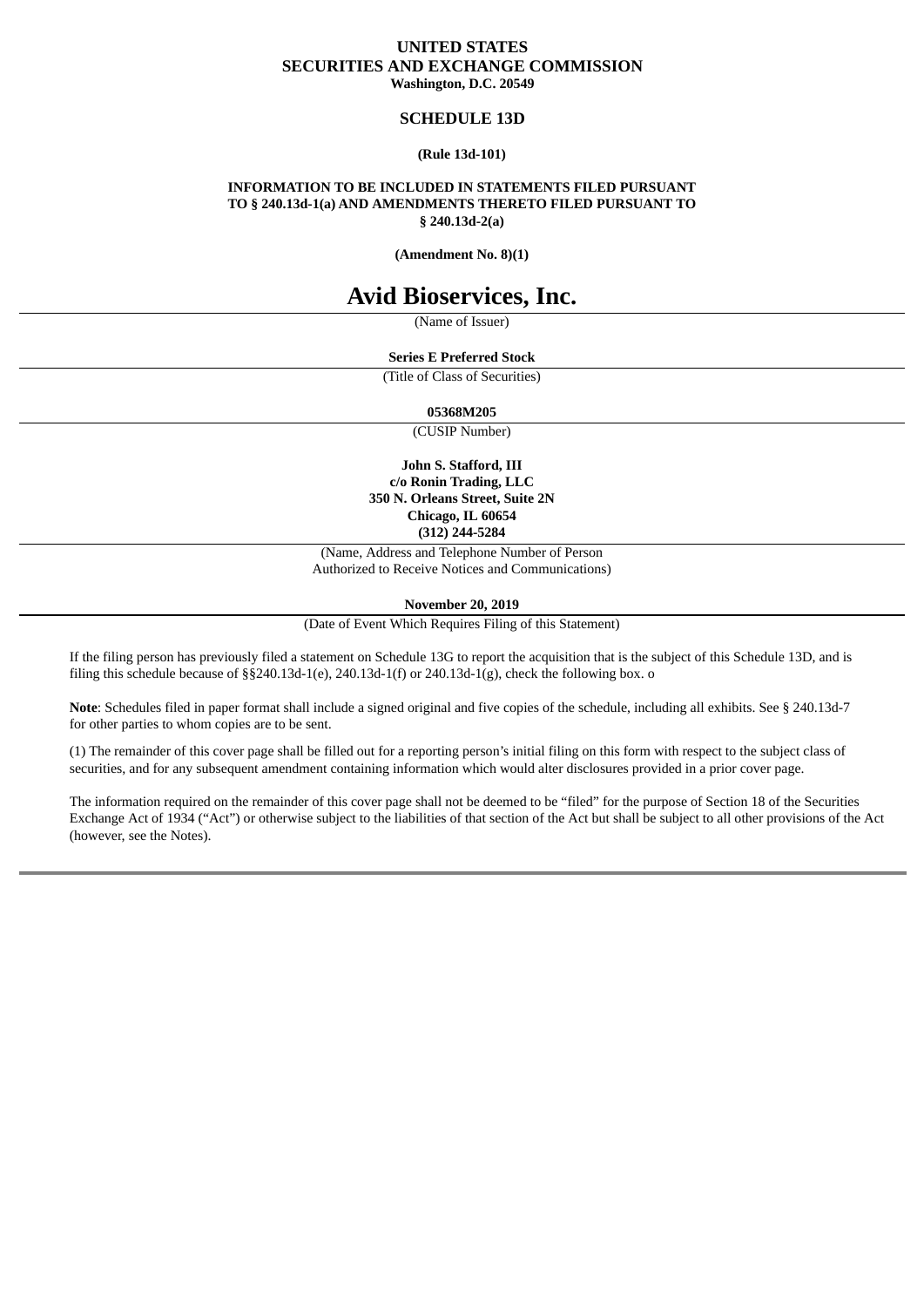| $\mathbf{1}$                     | John S. Stafford, III                                                     | Name of Reporting Person                                                                 |  |  |  |
|----------------------------------|---------------------------------------------------------------------------|------------------------------------------------------------------------------------------|--|--|--|
|                                  |                                                                           |                                                                                          |  |  |  |
| 2                                | Check the Appropriate Box if a Member of a Group                          |                                                                                          |  |  |  |
|                                  | (a)                                                                       | $\mathbf X$                                                                              |  |  |  |
|                                  | (b)                                                                       | $\mathbf 0$                                                                              |  |  |  |
|                                  |                                                                           |                                                                                          |  |  |  |
| 3                                | SEC Use Only                                                              |                                                                                          |  |  |  |
|                                  |                                                                           |                                                                                          |  |  |  |
| 4                                | Source of Funds<br>$\rm AF$                                               |                                                                                          |  |  |  |
|                                  |                                                                           |                                                                                          |  |  |  |
| 5                                |                                                                           | Check Box if Disclosure of Legal Proceedings Is Required Pursuant to Item 2(d) or 2(e) o |  |  |  |
|                                  |                                                                           |                                                                                          |  |  |  |
| 6                                | Citizenship or Place of Organization<br><b>USA</b>                        |                                                                                          |  |  |  |
|                                  |                                                                           |                                                                                          |  |  |  |
|                                  | $\overline{7}$                                                            | Sole Voting Power<br>97,665(1)                                                           |  |  |  |
|                                  |                                                                           |                                                                                          |  |  |  |
| Number of<br>Shares              | 8                                                                         | <b>Shared Voting Power</b><br>0                                                          |  |  |  |
| <b>Beneficially</b><br>Owned by  |                                                                           |                                                                                          |  |  |  |
| Each<br>Reporting<br>Person With | $\overline{9}$                                                            | Sole Dispositive Power<br>97,665(1)                                                      |  |  |  |
|                                  | $10\,$                                                                    | <b>Shared Dispositive Power</b>                                                          |  |  |  |
|                                  |                                                                           | 0                                                                                        |  |  |  |
| $11\,$                           | Aggregate Amount Beneficially Owned by Each Reporting Person<br>97,665(1) |                                                                                          |  |  |  |
| 12                               | Check Box if the Aggregate Amount in Row (11) Excludes Certain Shares o   |                                                                                          |  |  |  |
|                                  |                                                                           |                                                                                          |  |  |  |
| 13                               | 5.9%                                                                      | Percent of Class Represented by Amount in Row (11)                                       |  |  |  |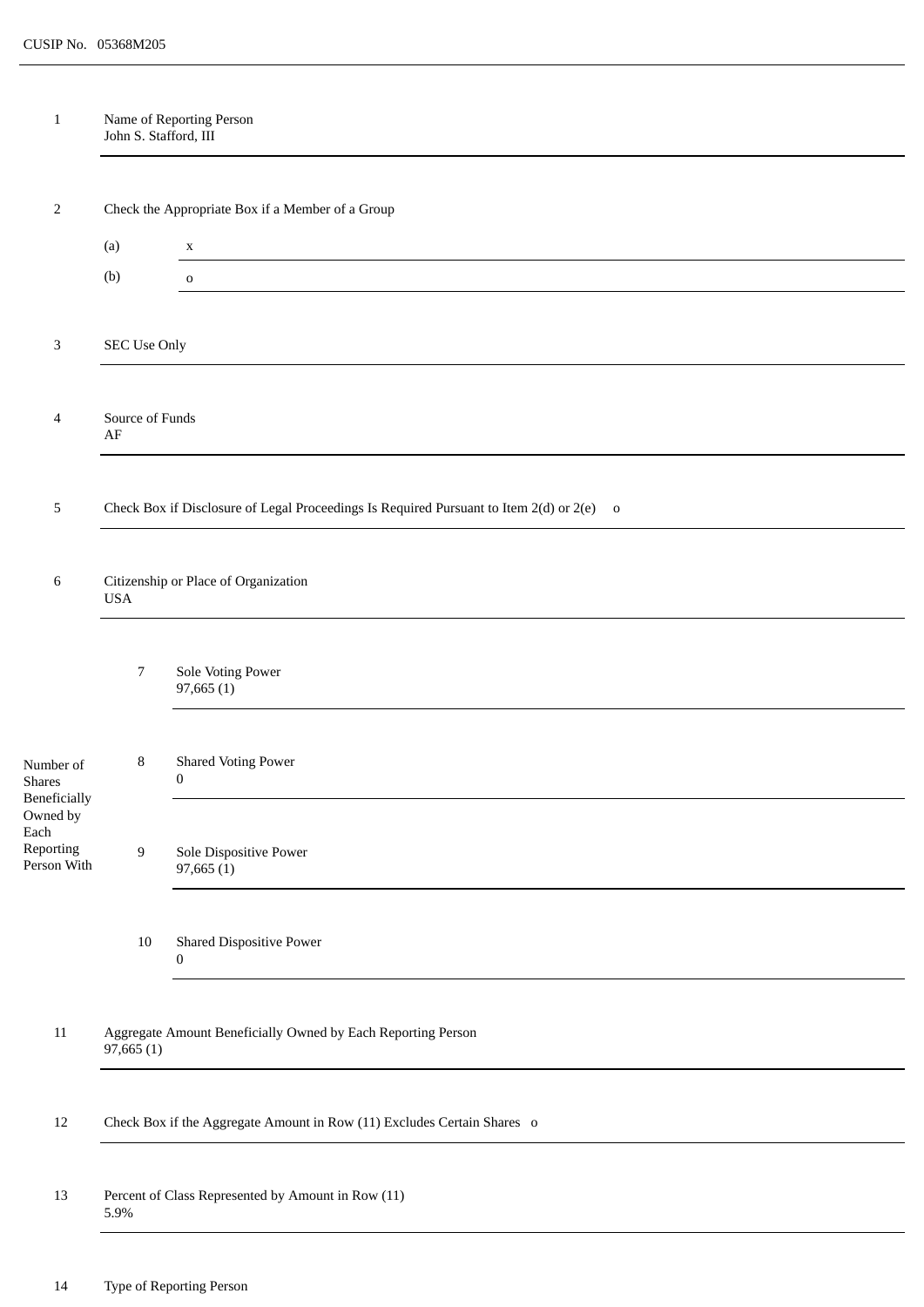| (1) | All 97,665 shares of Series E Convertible Preferred Stock beneficially owned by Mr. Stafford are directly beneficially owned by Ronin Trading, |  |
|-----|------------------------------------------------------------------------------------------------------------------------------------------------|--|
|     | LLC. Ronin Trading, LLC is owned and managed by John S. Stafford, III.                                                                         |  |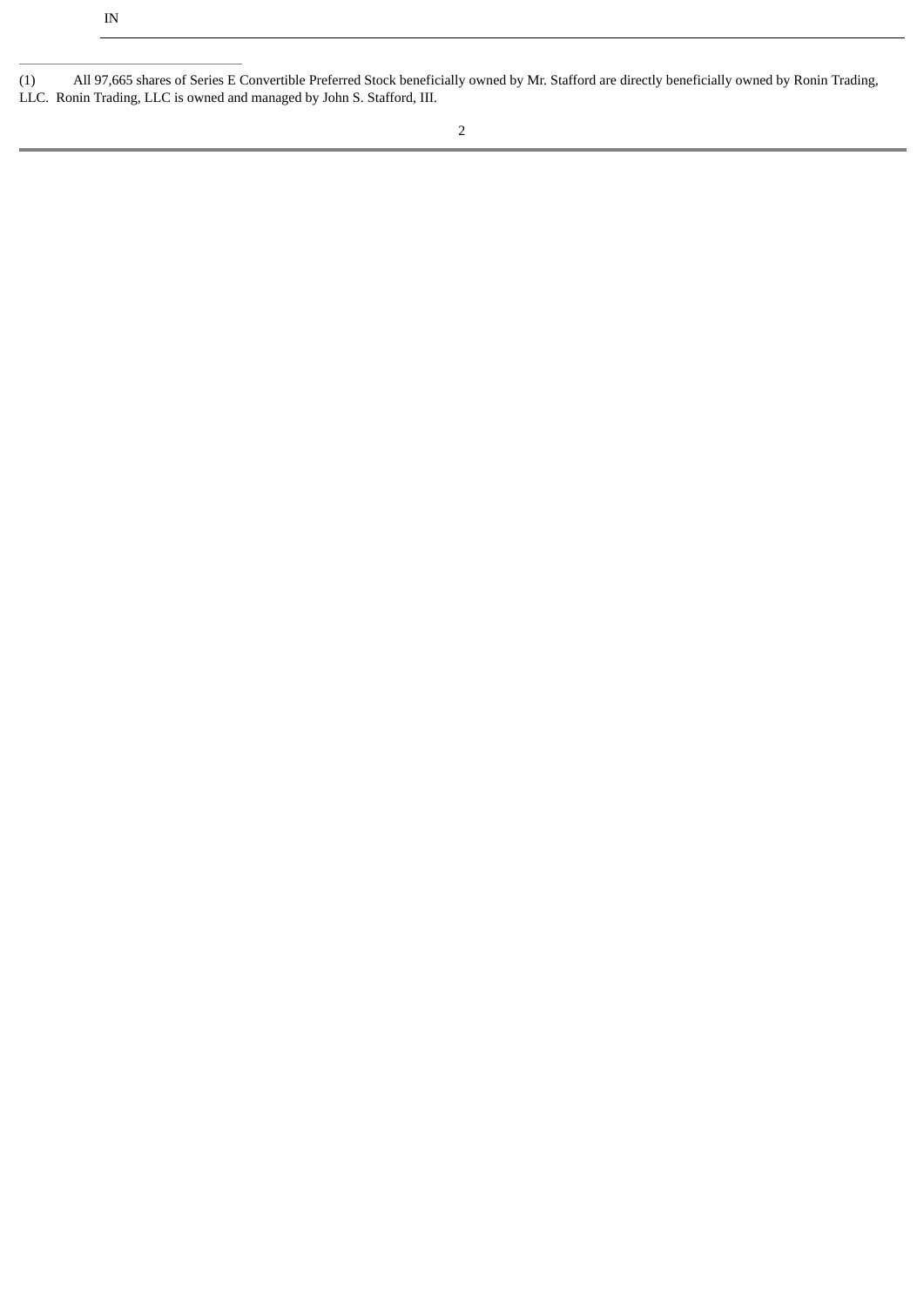| $\mathbf{1}$                                 | Ronin Trading, LLC<br>32-0400192                                          | Name of Reporting Person                                                                 |  |  |  |
|----------------------------------------------|---------------------------------------------------------------------------|------------------------------------------------------------------------------------------|--|--|--|
|                                              |                                                                           |                                                                                          |  |  |  |
| 2                                            |                                                                           | Check the Appropriate Box if a Member of a Group                                         |  |  |  |
|                                              | (a)                                                                       | $\mathbf x$                                                                              |  |  |  |
|                                              | (b)                                                                       | $\mathbf{o}$                                                                             |  |  |  |
| 3                                            | <b>SEC Use Only</b>                                                       |                                                                                          |  |  |  |
| 4                                            | Source of Funds<br>WC                                                     |                                                                                          |  |  |  |
|                                              |                                                                           |                                                                                          |  |  |  |
| 5                                            |                                                                           | Check Box if Disclosure of Legal Proceedings Is Required Pursuant to Item 2(d) or 2(e) o |  |  |  |
| 6                                            | Citizenship or Place of Organization<br>Delaware                          |                                                                                          |  |  |  |
|                                              | 7                                                                         | Sole Voting Power<br>97,665(2)                                                           |  |  |  |
| Number of<br>Shares<br>Beneficially          | 8                                                                         | <b>Shared Voting Power</b><br>$\overline{0}$                                             |  |  |  |
| Owned by<br>Each<br>Reporting<br>Person With | 9                                                                         | Sole Dispositive Power<br>97,665(2)                                                      |  |  |  |
|                                              | $10\,$                                                                    | <b>Shared Dispositive Power</b><br>$\bf{0}$                                              |  |  |  |
| $11\,$                                       | Aggregate Amount Beneficially Owned by Each Reporting Person<br>97,665(2) |                                                                                          |  |  |  |
| $12\,$                                       | Check Box if the Aggregate Amount in Row (11) Excludes Certain Shares o   |                                                                                          |  |  |  |
| 13                                           | Percent of Class Represented by Amount in Row (11)<br>5.9%                |                                                                                          |  |  |  |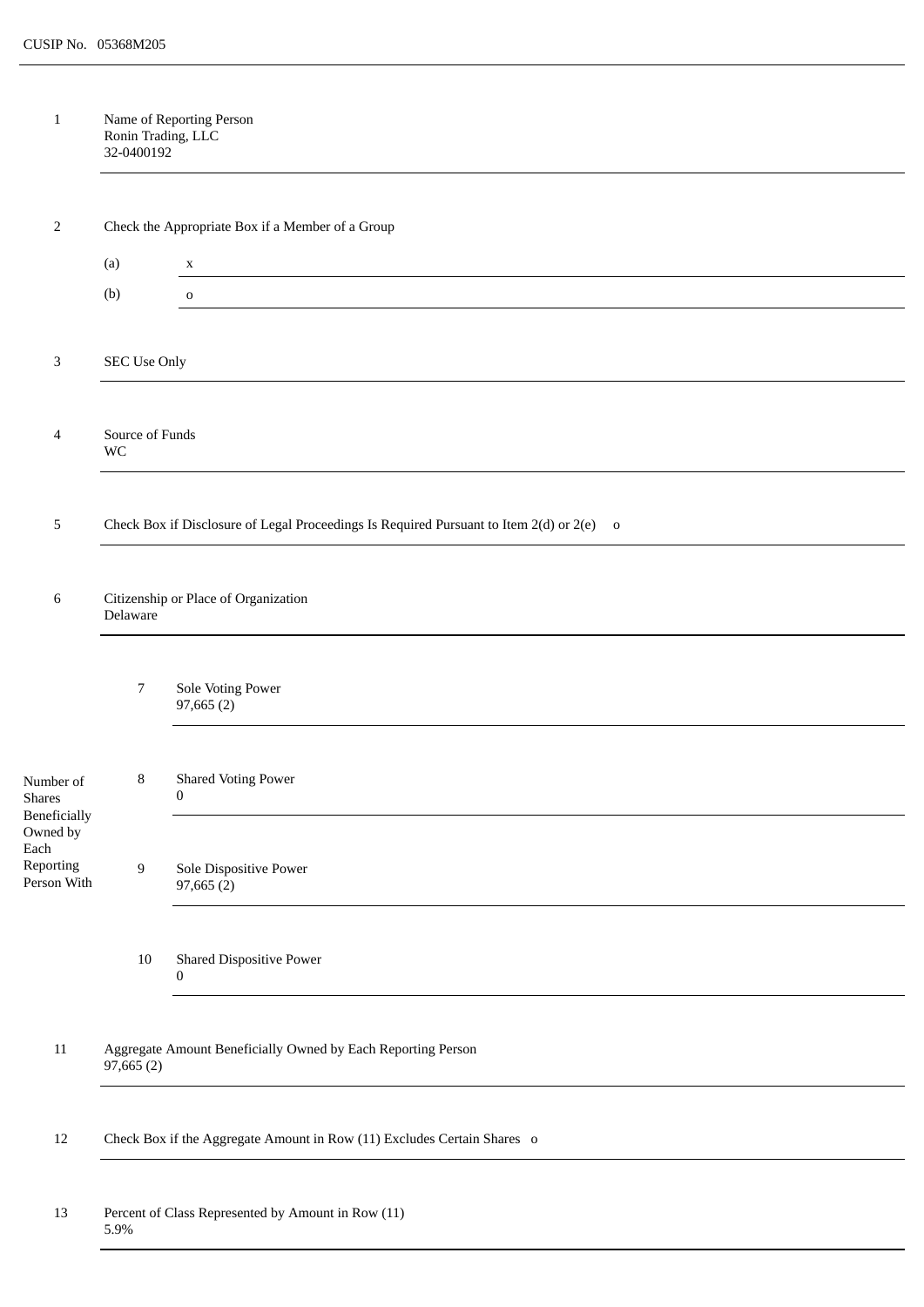(2) Ronin Trading, LLC is owned and managed by John S. Stafford, III, and Mr. Stafford is the indirect beneficial owner of all of the shares of Series E Convertible Preferred Stock owned by Ronin Trading, LLC.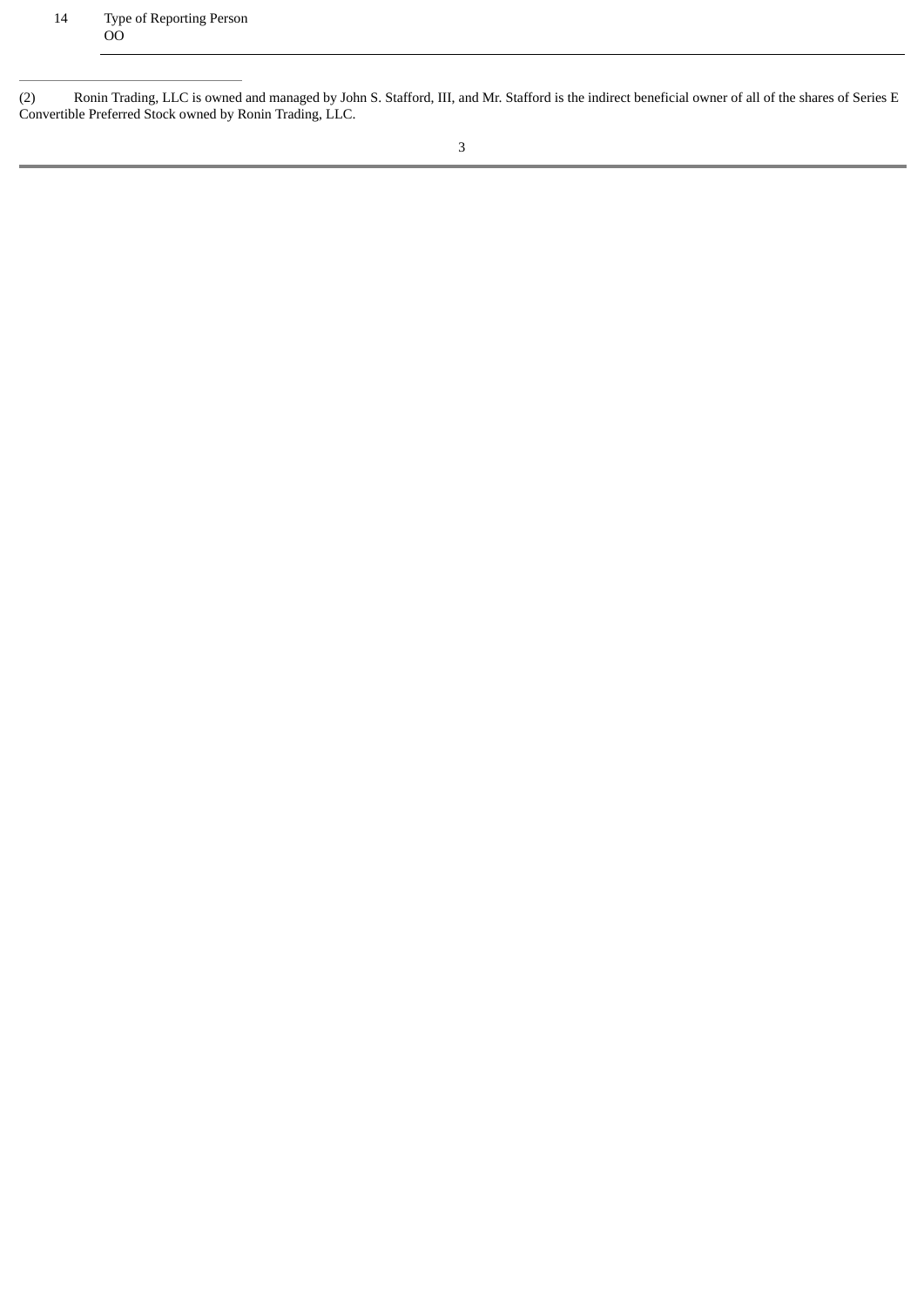| $\mathbf{1}$                                                 | Roger Farley                                                            | Name of Reporting Person                                                                 |  |  |
|--------------------------------------------------------------|-------------------------------------------------------------------------|------------------------------------------------------------------------------------------|--|--|
|                                                              |                                                                         |                                                                                          |  |  |
| 2                                                            | Check the Appropriate Box if a Member of a Group                        |                                                                                          |  |  |
|                                                              | (a)                                                                     | $\mathbf X$                                                                              |  |  |
|                                                              | (b)                                                                     | $\mathbf 0$                                                                              |  |  |
| $\mathbf{3}$                                                 | SEC Use Only                                                            |                                                                                          |  |  |
|                                                              |                                                                         |                                                                                          |  |  |
| 4                                                            | Source of Funds<br>$\rm PF$                                             |                                                                                          |  |  |
|                                                              |                                                                         |                                                                                          |  |  |
| 5                                                            |                                                                         | Check Box if Disclosure of Legal Proceedings Is Required Pursuant to Item 2(d) or 2(e) o |  |  |
| 6                                                            | Citizenship or Place of Organization<br><b>USA</b>                      |                                                                                          |  |  |
|                                                              | 7                                                                       | Sole Voting Power<br>1,000                                                               |  |  |
| Number of<br><b>Shares</b>                                   | 8                                                                       | <b>Shared Voting Power</b><br>$\boldsymbol{0}$                                           |  |  |
| Beneficially<br>Owned by<br>Each<br>Reporting<br>Person With | $\boldsymbol{9}$                                                        | Sole Dispositive Power<br>1,000                                                          |  |  |
|                                                              | $10\,$                                                                  | <b>Shared Dispositive Power</b><br>$\boldsymbol{0}$                                      |  |  |
| $11\,$                                                       | Aggregate Amount Beneficially Owned by Each Reporting Person<br>1,000   |                                                                                          |  |  |
| 12                                                           | Check Box if the Aggregate Amount in Row (11) Excludes Certain Shares o |                                                                                          |  |  |
| 13                                                           | Percent of Class Represented by Amount in Row (11)<br>Less than $1\%$   |                                                                                          |  |  |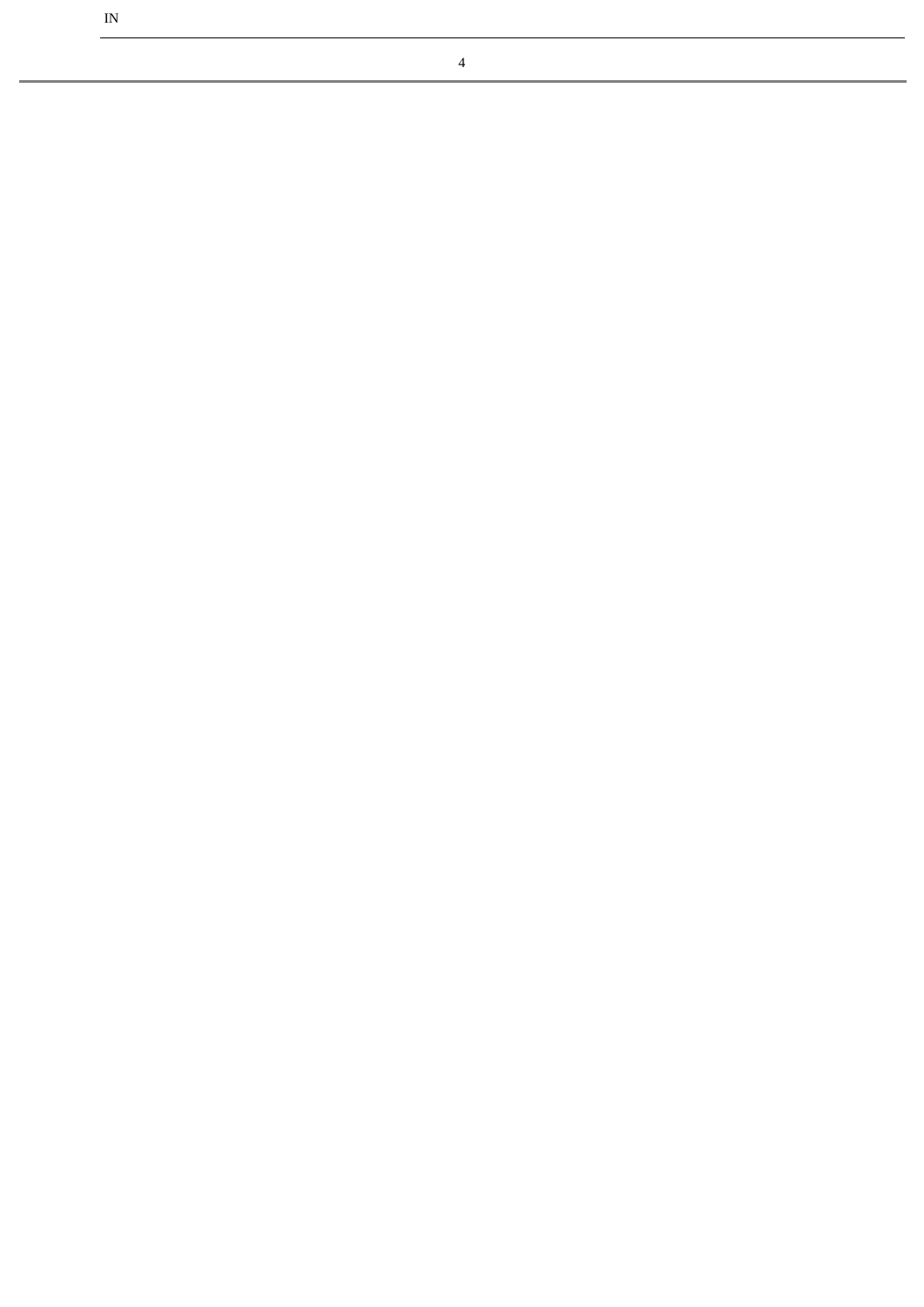## **Item 1. Security and Issuer**

This Amendment No. 8 (this "Amendment") to the Statement on Schedule 13D filed on April 17, 2017, as amended by Amendment No. 1 to the Statement on Schedule 13D filed on May 19, 2017, Amendment No. 2 to the Statement on Schedule 13D filed on July 14, 2017, Amendment No. 3 to the Statement on Schedule 13D filed on October 11, 2017, Amendment No. 4 to the Statement on Schedule 13D filed on October 17, 2017, Amendment No. 5 to the Statement on Schedule 13D filed on October 27, 2017, Amendment No. 6 to the Statement on Schedule 13D filed on November 28, 2017 and Amendment No. 7 to the State on Schedule 13D filed on April 17, 2018 (as amended, the "Schedule 13D"), filed on behalf of John S. Stafford, III, Ronin Trading, LLC and Roger Farley relates to the Series E Convertible Preferred Stock, par value \$0.001 per share (the "Preferred Stock"), of Avid Bioservices, Inc., a Delaware corporation (the "Issuer"). The address of the Issuer's principal executive offices is 2642 Michelle Drive, Suite 200, Tustin, California 92780. The Schedule 13D is hereby further amended and supplemented as follows:

## **Item 5. Interest in Securities of the Issuer**

Item 5(a) of the Schedule 13D is hereby amended and supplemented as follows:

All of the percentages of beneficial ownership of the Reporting Persons set forth in this Schedule 13D are based on 1,647,760 shares of issued and outstanding Preferred Stock as of July 31, 2019, as reported in the Issuer's Form 10-Q for the fiscal quarter ended July 31, 2019, filed on September 5, 2019.

As of the date hereof, Ronin Trading, LLC directly beneficially owns 97,665 shares of Preferred Stock, representing approximately 5.9% of the outstanding shares of Preferred Stock. Mr. Stafford, as the manager of Ronin Trading, LLC, may be deemed to beneficially own the 97,665 shares of Preferred Stock beneficially owned by Ronin Trading, LLC, representing approximately 5.9% of the outstanding shares of Preferred Stock.

As of the date hereof, Mr. Farley directly beneficially owns 1,000 shares of Preferred Stock, representing less than 1% of the outstanding shares of Preferred Stock.

Subsequent to the filing of Amendment No. 7 to the Schedule 13D, the Reporting Persons engaged in the following transactions with respect to the Issuer's securities within the last sixty days prior to the filing of this Amendment:

## **Ronin Trading, LLC**

## **Preferred Stock:**

- · On October 25, 2019, Ronin Trading, LLC sold 4,641 shares at an average price of \$26.6793 per share.
- · On October 29, 2019, Ronin Trading, LLC sold 2,266 shares at an average price of \$26.5667 per share.
- · On October 31, 2019, Ronin Trading, LLC sold 3,810 shares at an average price of \$26.4937 per share.
- · On November 1, 2019, Ronin Trading, LLC sold 4,030 shares at an average price of \$26.6051 per share.
- · On November 18, 2019, Ronin Trading, LLC sold 300 shares at an average price of \$26.8000 per share.
- · On November 19, 2019, Ronin Trading, LLC sold 590 shares at an average price of \$26.8000 per share.
- · On November 20, 2019, Ronin Trading, LLC sold 100 shares at an average price of \$26.6500 per share.
- · On November 21, 2019, Ronin Trading, LLC sold 1,897 shares at an average price of \$26.4000 per share.

Except as expressly modified hereby, all provisions of the Schedule 13D shall continue in full force and effect.

*[signature page follows]*